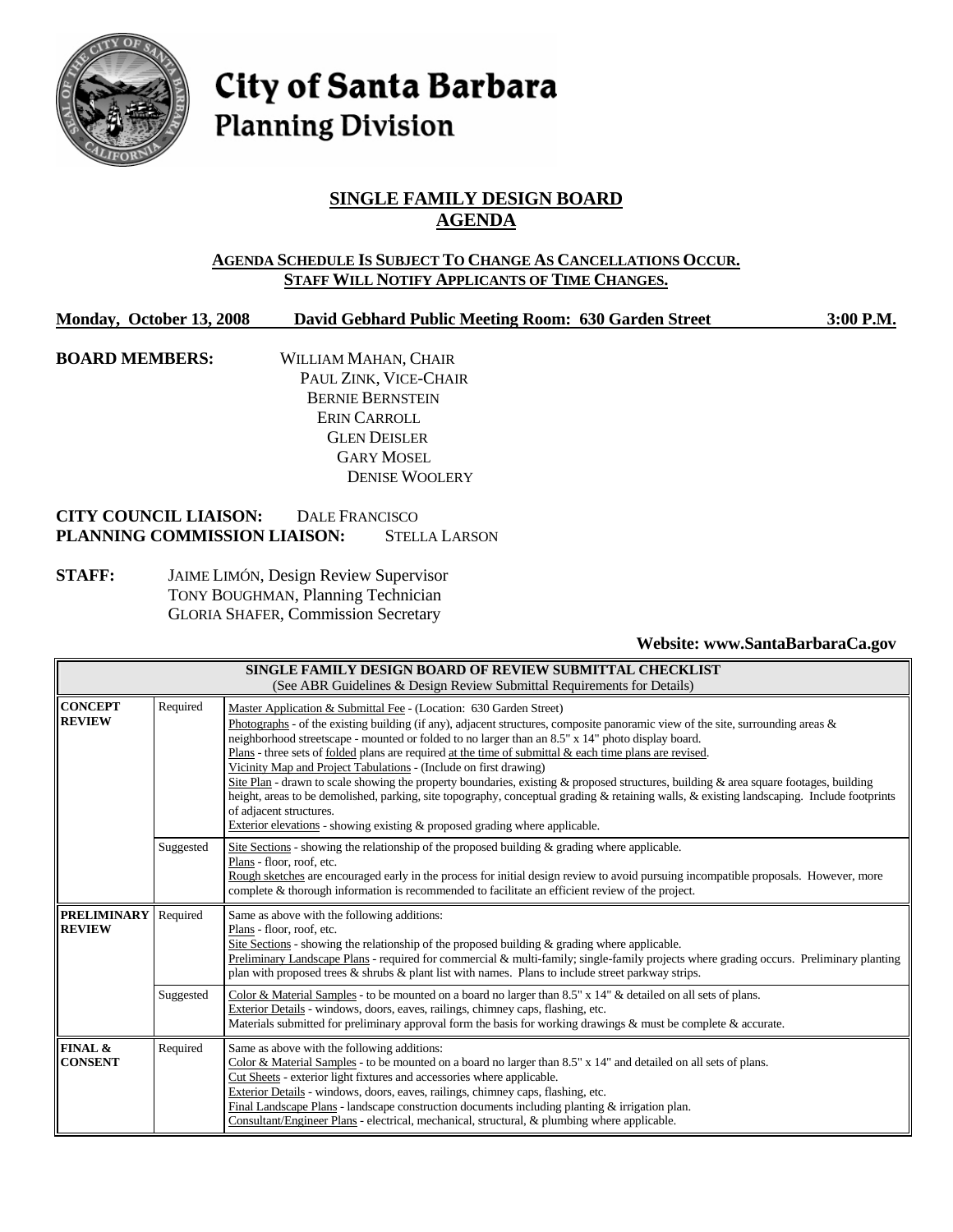## **PLEASE BE ADVISED**

- The approximate time the project will be reviewed is listed to the left of each item. It is suggested that applicants arrive 15 minutes early. The agenda schedule is subject to change as cancellations occur. Staff will notify applicants of time changes.
- The applicant's presence is required. If an applicant is not present, the item will be postponed indefinitely. If an applicant cancels or postpones an item without providing advance notice, the item will be postponed indefinitely and will not be placed on the following Single Family Design Board of Review (SFDB) agenda. In order to reschedule the item for review, a rescheduling fee will be paid and the applicant must fill out and file a Supplemental Application Form at 630 Garden Street (Community Development Department) in addition to submitting appropriate plans.
- All approvals made by the SFDB are based on compliance with Municipal Code Chapter 22.68 and with adopted ABR guidelines. Some agenda items have received a mailed notice and are subject to a public hearing.
- The SFDB may grant an approval for any project scheduled on the agenda if sufficient information has been provided and no other discretionary review is required. Substitution of plans is not allowed, if revised plans differing from the submittal sets are brought to the meeting, motions for preliminary or final approval will be contingent upon staff review for code compliance.
- The Board may refer items to the Consent Calendar for Preliminary and Final Single Family Design Board of Review approval.
- Conceptual comments are valid for one year. Preliminary SFDB approval is valid for one year from the date of the approval unless a time extension or Building Permit has been granted. Final SFDB approval is valid for two years from the date of final action unless a time extension has been granted or a Building Permit has been issued.
- Decisions of the SFDB may be appealed to the City Council. For further information on appeals, contact the Planning Division Staff or the City Clerk's office. Appeals must be in writing and must be filed with the City Clerk at City Hall, 735 Anacapa St. within ten (10) calendar days of the meeting at which the Board took action or rendered its decision.
- **AMERICANS WITH DISABILITIES ACT:** In compliance with the Americans with Disabilities Act, if you need special assistance to gain access to, comment at, or participate in this meeting, please contact the Planning Division at 805-564-5470. If possible, notification at least 48 hours prior to the meeting will enable the City to make reasonable arrangements in most cases.
- **AGENDAS, MINUTES and REPORTS**: Copies of all documents relating to agenda items are available for review at 630 Garden St. and agendas and minutes are posted online at www.SantaBarbaraCa.gov/sfdb. **Materials related to an item on this agenda submitted to the SFDB after distribution of the agenda packet are available for public inspection in the Community Development Department located at 630 Garden St., during normal business hours.** If you have any questions or wish to review the plans, please contact Tony Boughman, at (805) 564-5470 between the hours of 8:30 a.m. to 4:30 p.m., Monday through Friday. We are closed every other Friday; please check our website for closure dates.

## **LICENSING ADVISORY:**

The Business and Professions Code of the State of California and the Municipal Code of the city of Santa Barbara restrict preparation of plans for certain project types to licensed professionals. Applicants are encouraged to consult with Building and Safety Staff or Planning Staff to verify requirements for their specific projects.

Unlicensed persons are limited to the preparation of plans for:

- $\triangleright$  Single or multiple family dwellings not to exceed four (4) units per lot, of wood frame construction, and not more than two stories and basement in height;
- ¾ Non-structural changes to storefronts; and,
- $\blacktriangleright$  Landscaping for single-family dwellings, or projects consisting solely of landscaping of not more than 5,000 square feet.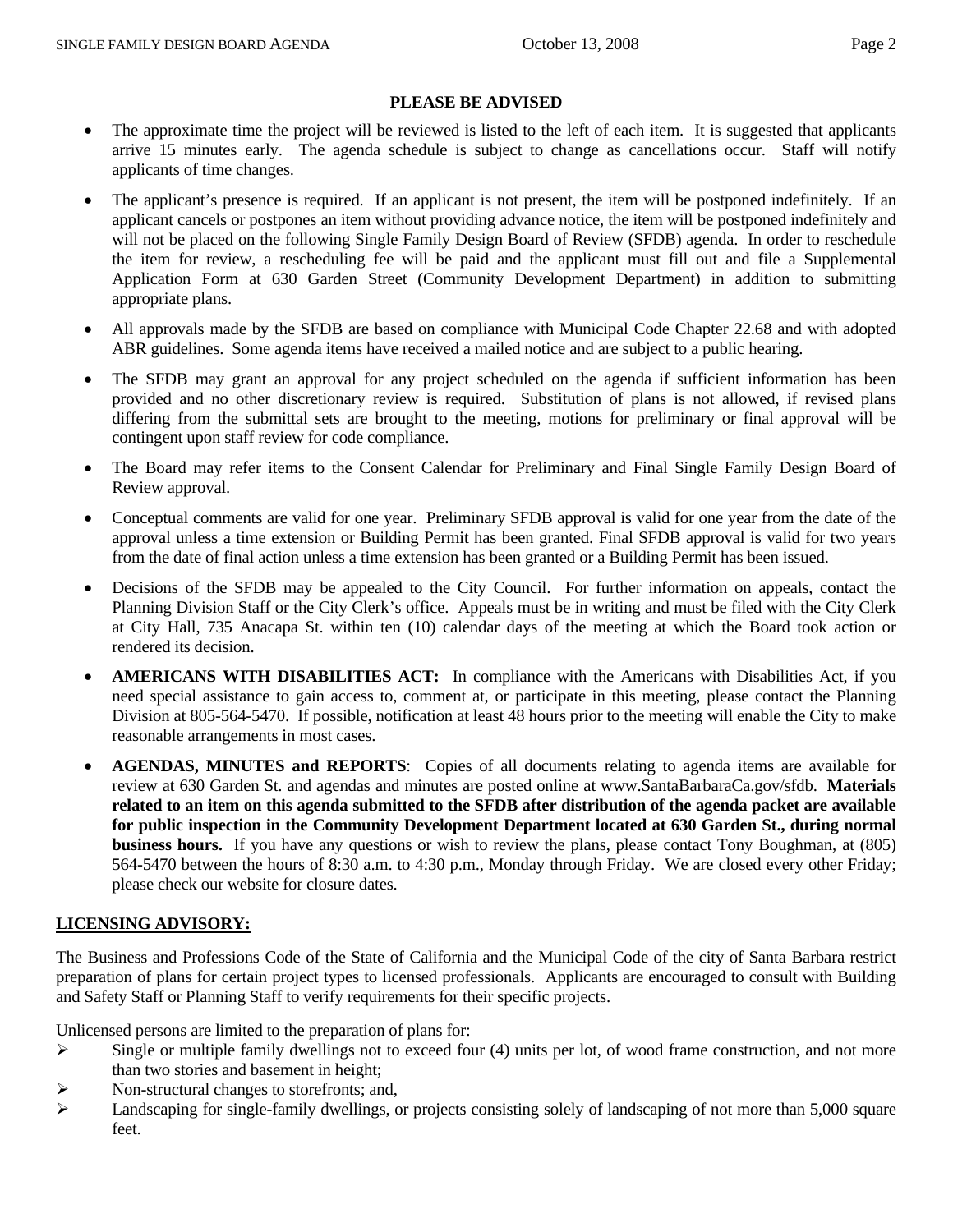## **NOTICE:**

- 1. On October 08, 2008 at 4:00 p.m., this Agenda was duly posted on the indoor and outdoor bulletin boards at the Community Development Department, 630 Garden Street, and online at www.SantaBarbaraCa.gov.
- 2. This regular meeting of the Single Family Design Board will be broadcast live and rebroadcast in its entirety on Wednesday at 8:00 a.m. on Channel 18.

#### **GENERAL BUSINESS:**

A. Public Comment:

Any member of the public may address the Single Family Design Board for up to two minutes on any subject within their jurisdiction that is not scheduled for a public discussion before the Board on that day. The total time for this item is ten minutes. (Public comment for items scheduled on today's agenda will be taken at the time the item is heard.)

- B. Approval of the minutes of the Single Family Design Board meeting of September 29, 2008.
- C. Consent Calendar.
- D. Announcements, requests by applicants for continuances and withdrawals, future agenda items, and appeals.
- E. Subcommittee Reports.
- F. Possible Ordinance Violations.

## **DISCUSSION ITEM**

**(3:15)** New State High Fire Hazard Construction Requirements, California Building Code, Chapter 7A. Staff: Christopher Hansen, Building Inspector/Plan Check Supervisor.

## **SFDB-CONCEPT REVIEW (CONT.)**

## **1. 1235 MISSION RIDGE RD E-1 Zone**

| Assessor's Parcel Number: 019-231-003 |                     |
|---------------------------------------|---------------------|
| <b>Application Number:</b>            | MST2007-00627       |
| Owner:                                | William Freudenburg |
| Architect:                            | Dennis Thompson     |
|                                       |                     |

(Proposal to construct one covered and one uncovered raised deck at the second-floor level totaling 780 square feet, reconfigure existing three-car garage to eliminate one parking space, remodel exterior site walls and gates, alter railing design on existing decks, and interior remodeling. The existing 5,565 square foot three-level single-family residence including attached garage is located on a 15,569 square foot lot in the Hillside Design District. The existing residence is 127% of the maximum guideline FAR.)

## **(Third Concept Review. Action may be taken if sufficient information is provided.)**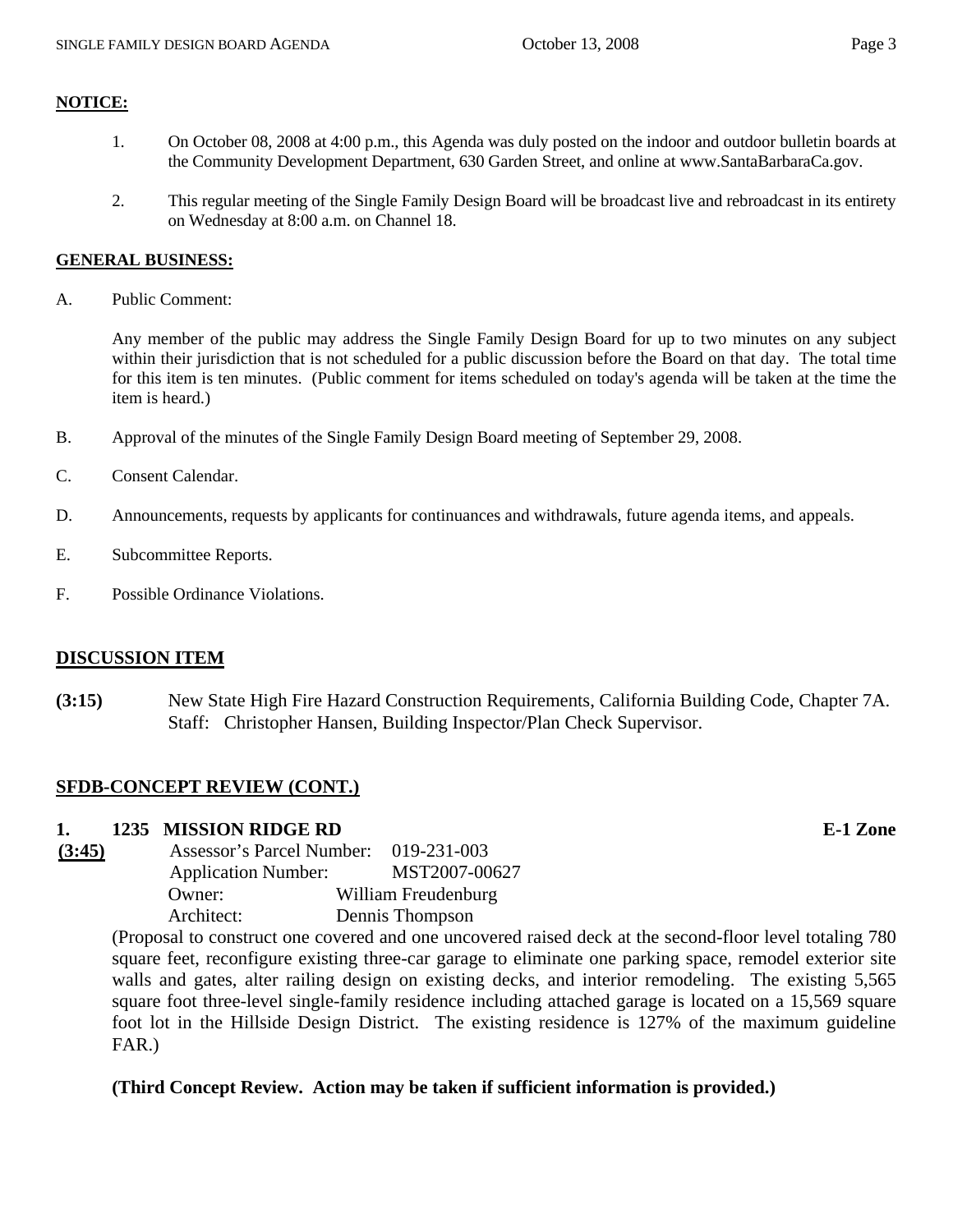# **SFDB-CONCEPT REVIEW (CONT.)**

## **2. 49 SANTA TERESITA WY A-1 Zone**

**(4:15)** Assessor's Parcel Number: 055-030-065 Application Number: MST2008-00158 Owner: Lauri Deanne Hamer Architect: John Beauchamp Landscape Architect: Lane Goodkind

> (Proposal for a new pool and spa, 500 linear feet of pool fencing, landscape improvements, replacement of existing hardscape and deck areas to total 2,000 square feet, a terrace area, and site retaining walls. Also proposed are replacement of existing exterior window walls with doors, changing a window, a new trellis, and converting 134 square feet of garage to habitable space. Approximately 521 cubic yards of grading is proposed on the 4.6 acre lot in the Hillside Design District.)

> **(Second Concept Review. Project requires Short-Term Construction-Related Conditions and compliance with Planning Commission Resolution No. 079-99.)**

# **SFDB-CONCEPT REVIEW (CONT.)**

## **3. 1465 CRESTLINE DR E-1 Zone**

**(4:45)** Assessor's Parcel Number: 049-241-009 Application Number: MST2008-00009 Owner: Daksha Oza Designer: Xavier Cobiani

(Proposal to remove an 8 foot high wall in the front-yard and the project has been revised to construct multiple stepping retaining walls at the rear rather than one 8 foot high wall. The project will abate enforcement case ENF2007-00991.)

# **(Second review at Full Board. Action may be taken if sufficient information is provided.)**

# **PRELIMINARY REVIEW**

**4. 281 SCHULTE LN A-1 Zone**

**(5:15)** Assessor's Parcel Number: 055-230-002 Application Number: MST2008-00264 Owner: Mohammed Moharram

(Revised proposal for a 4,571 square foot two-story single-family residence including an attached 720 square foot three-car garage on a 1.83 acre vacant lot. Staff Hearing Officer approvals of Modifications are requested for encroachment of the structure into the front setback and to provide guest parking spaces in the front setback on Schulte Lane. The proposed total of 4,571 square feet is 84% of the maximum guideline FAR.)

**(Action may be taken if sufficient information is provided. Project requires compliance with Staff Hearing Officer Resolution.)** 

**\*\*\*SCHEDULED RECESS FROM 5:45 UNTIL 6:05 P.M. \*\*\***